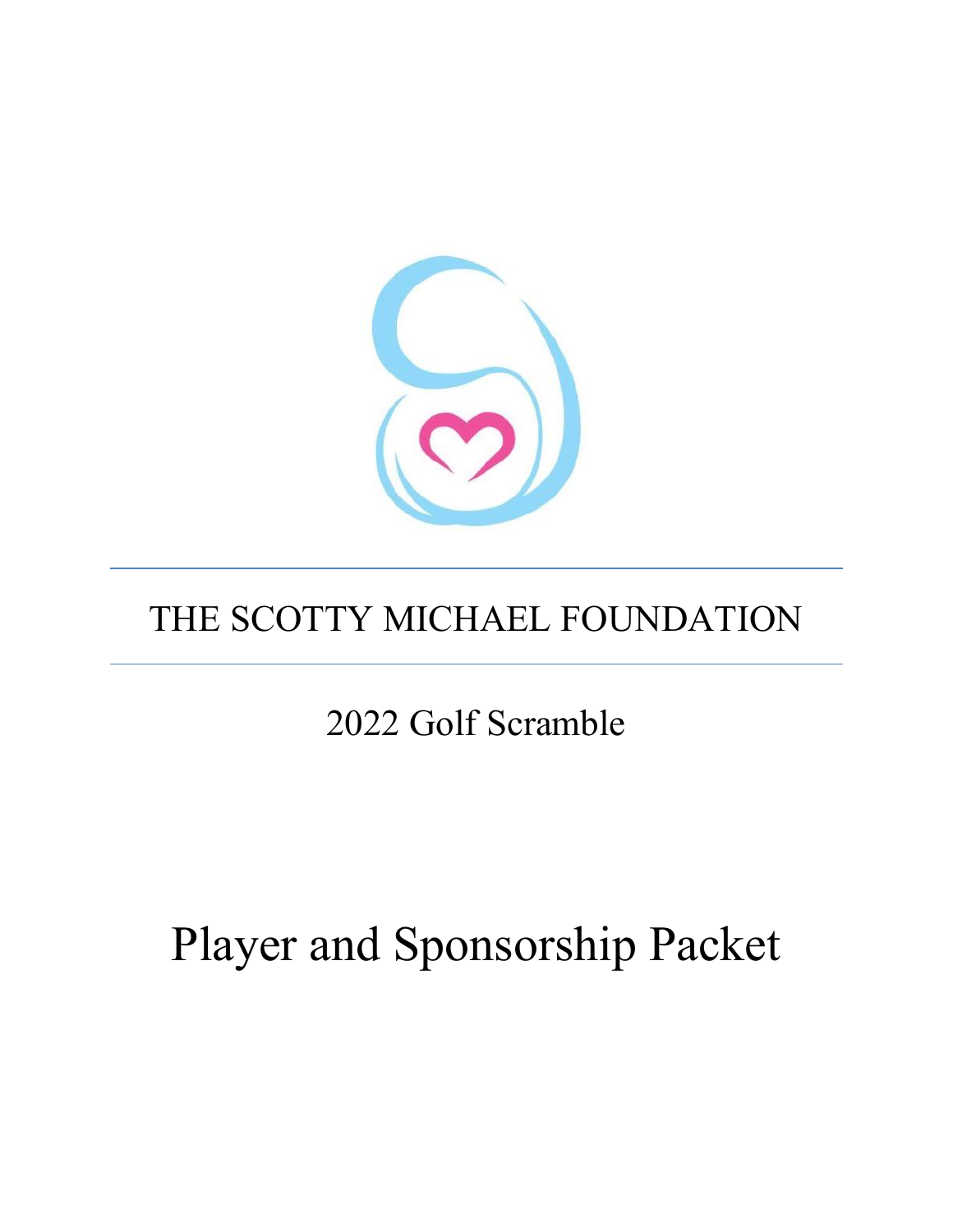## ABOUT THE SCOTTY MICHAEL FOUNDATION

The Scotty Michael Foundation is dedicated to assisting families after the sudden and tragic loss of their baby. It is their mission to help families through the painful journey of baby loss by providing support in the days, weeks, and months that follow.

Through the funds raised by the 2022 Golf Scramble, The Scotty Michael Foundation will maximize their monies to continue to support local and surrounding hospitals with Scotty Boxes, a box filled with resources and support for grieving parents, funding of coffee groups, the Reagan's Ray of Light Retreat, and Christopher's Corner.

The amount of resources to support parents of loss is minimal and The Scotty Michael Foundation is working hard to change that.

#### **TO LEARN MORE VISIT: [SCOTTYMICHAEL.ORG](https://scottymichael.org/)**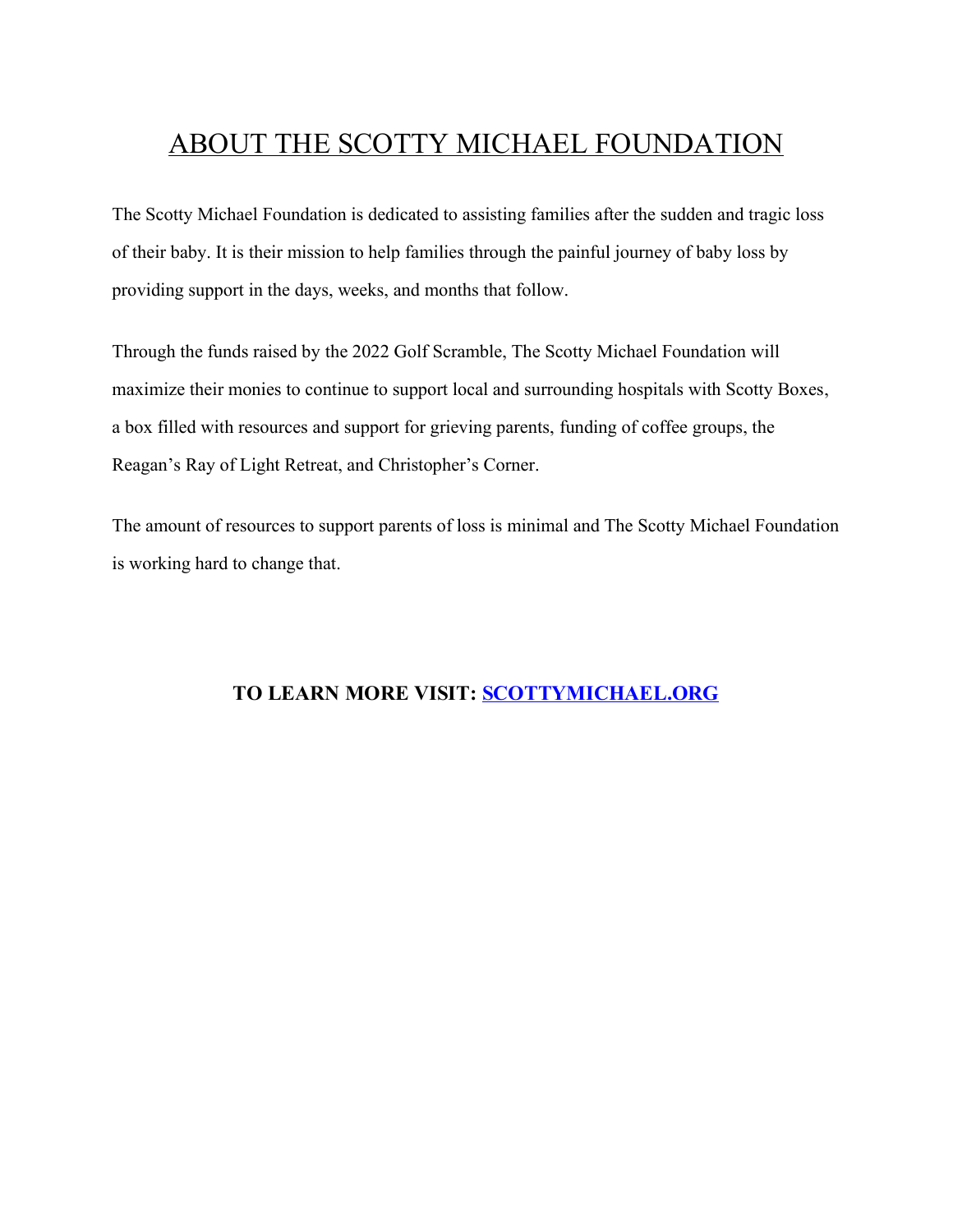## **THE WHERE, WHEN, AND HOW**

#### **Where:**

**[Plum Creek Golf Club](https://plumcreekgolfclub.com/)**, 12401 Lynnwood Blvd, Carmel, IN 46033

#### **When:**

Friday, September 9<sup>th</sup> with Registration/ Lunch at 11:30am and Shotgun Start at 1pm

#### **How to Play:**

To register, visit<https://scottymichael.org/2022-golf-scramble/>

#### **How to Sponsor:**

Please contact your Scotty Michael Foundation representative or Kathleen and Steven Jeffers.

#### **Contact:**

Kathleen Jeffers-317.674.6770 Steven Jeffers-513.288.7121 Email: [TheScottyMichaelFoundation@gmail.com](mailto:TheScottyMichaelFoundation@gmail.com)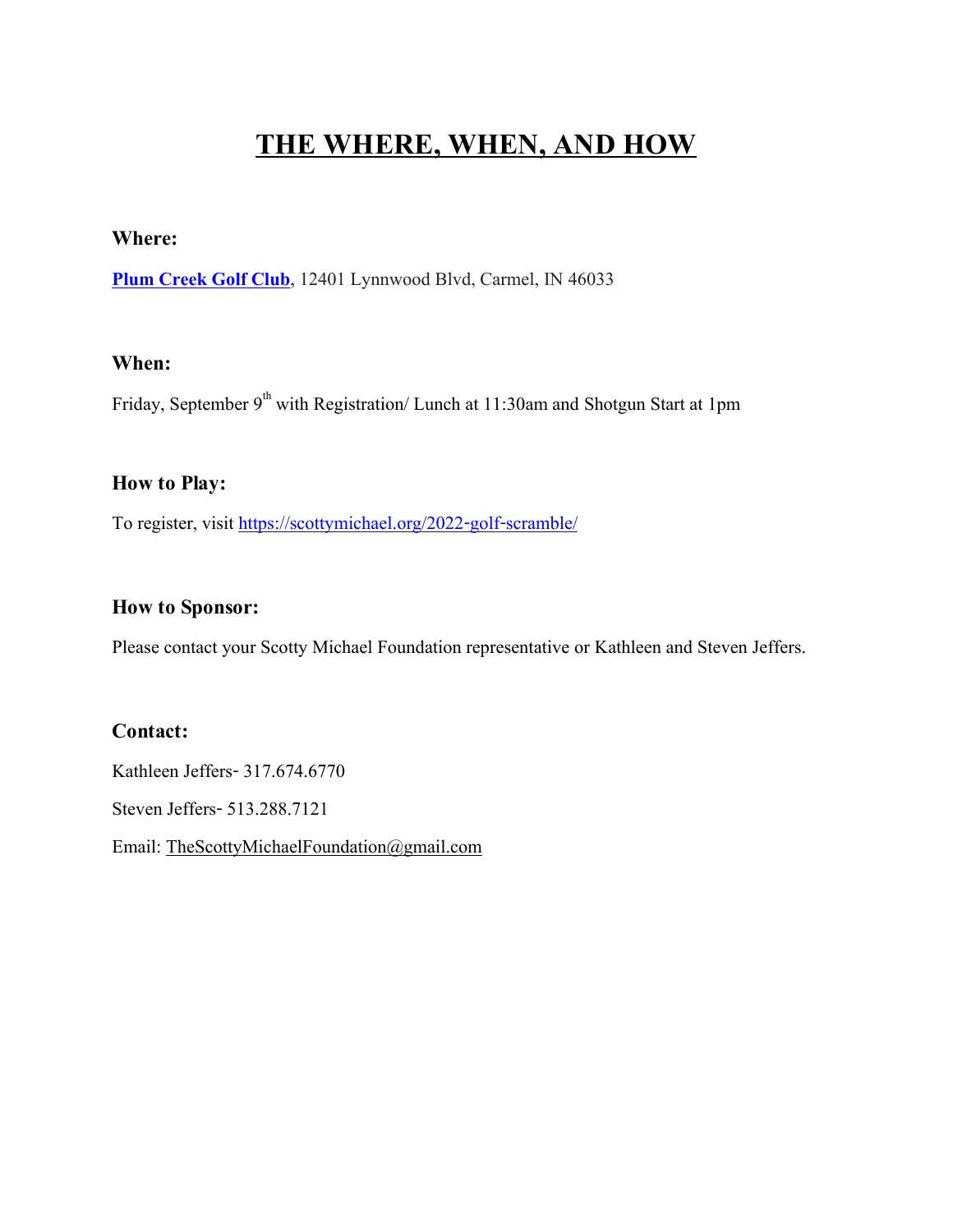## **SPONSORSHIP AND ADVERTISING OPPORTUNITIES**

#### **TITLE SPONSOR -\$5,000**

- **-** THREE ADVERTISING BANNERS (GOLF COURSE ENTRANCE, PRACTICE AREA, AND REGISTRATION TABLE)
- **-** REGISTRATION FOR TEAM OF FOUR
- **-** ONE HOLE OF YOUR CHOICE FOR ADVERTISING (TEE BOX) (NON-PAR 3)
- **-** ADVERTISING AS TITLE SPONSOR ON ALL PRESS RELEASES, SOCIAL MEDIA POSTS, AND WEBSITE

#### **GOLD LEVEL SPONSOR – \$2,500**

- **-** REGISTRATION FOR TEAM OF FOUR
- **-** ONE HOLE OF YOUR CHOICE FOR ADVERTISING (TEE BOX) (NON-PAR 3)
- **-** ADVERTISING AS GOLD LEVEL SPONSOR ON ALL PRESS RELEASES, SOCIAL MEDIA POSTS, AND WEBSITE

#### **SILVER LEVEL SPONSOR - \$2,000**

- **-** REGISTRATION FOR ONE PLAYER
- **-** ONE HOLE OF YOUR CHOICE FOR ADVERTISING (TEE BOX) (NON-PAR 3)
- **-** ADVERTISING AS SILVER LEVEL SPONSOR ON ALL PRESS RELEASES, SOCIAL MEDIA POSTS, AND WEBSITE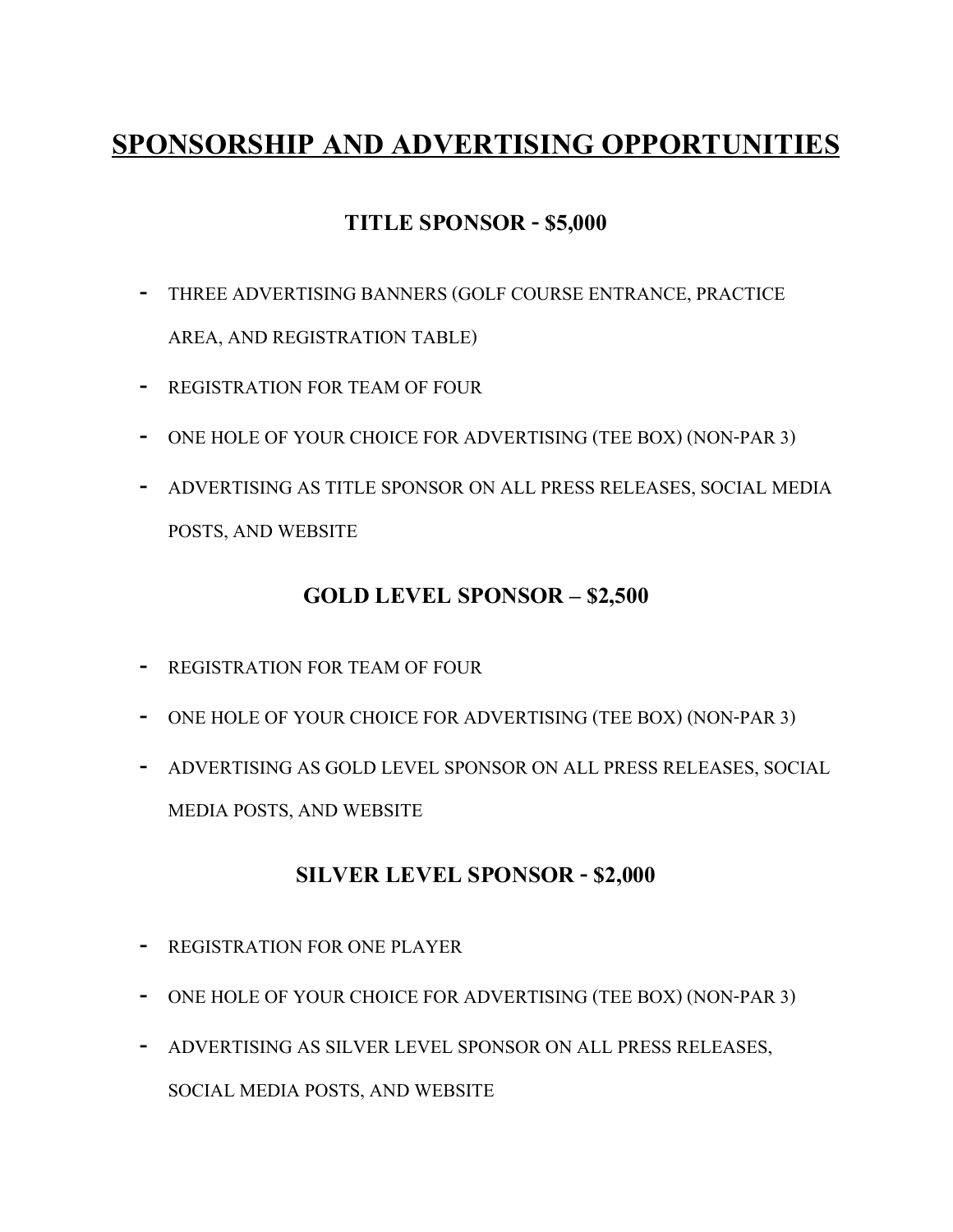#### **BEVERAGE CART SPONSOR - \$1,500**

- **-** ADVERTISING ON BEVERAGE CART AND WEBSITE
- **-** ONE AVAILABLE

#### **LUNCH SPONSOR - \$1,500**

- **-** ADVERTISING AROUND LUNCH AREA AND WEBSITE
- **-** ONE AVAILABLE

#### **HOLE SPONSOR - \$300**

#### \*EXCLUDES PAR 3'S, FOURTEEN AVAILABLE

#### **PAR 3 CONTEST SPONSORS - \$400**

Prizes for closest to pin and hole in ones have already been secured. Please contact us for details

regarding these prizes.

#### **LONG DRIVE CONTEST SPONSOR -\$250**

Sponsorship includes both men and women's contest. Please contact us for details regarding

these prizes.